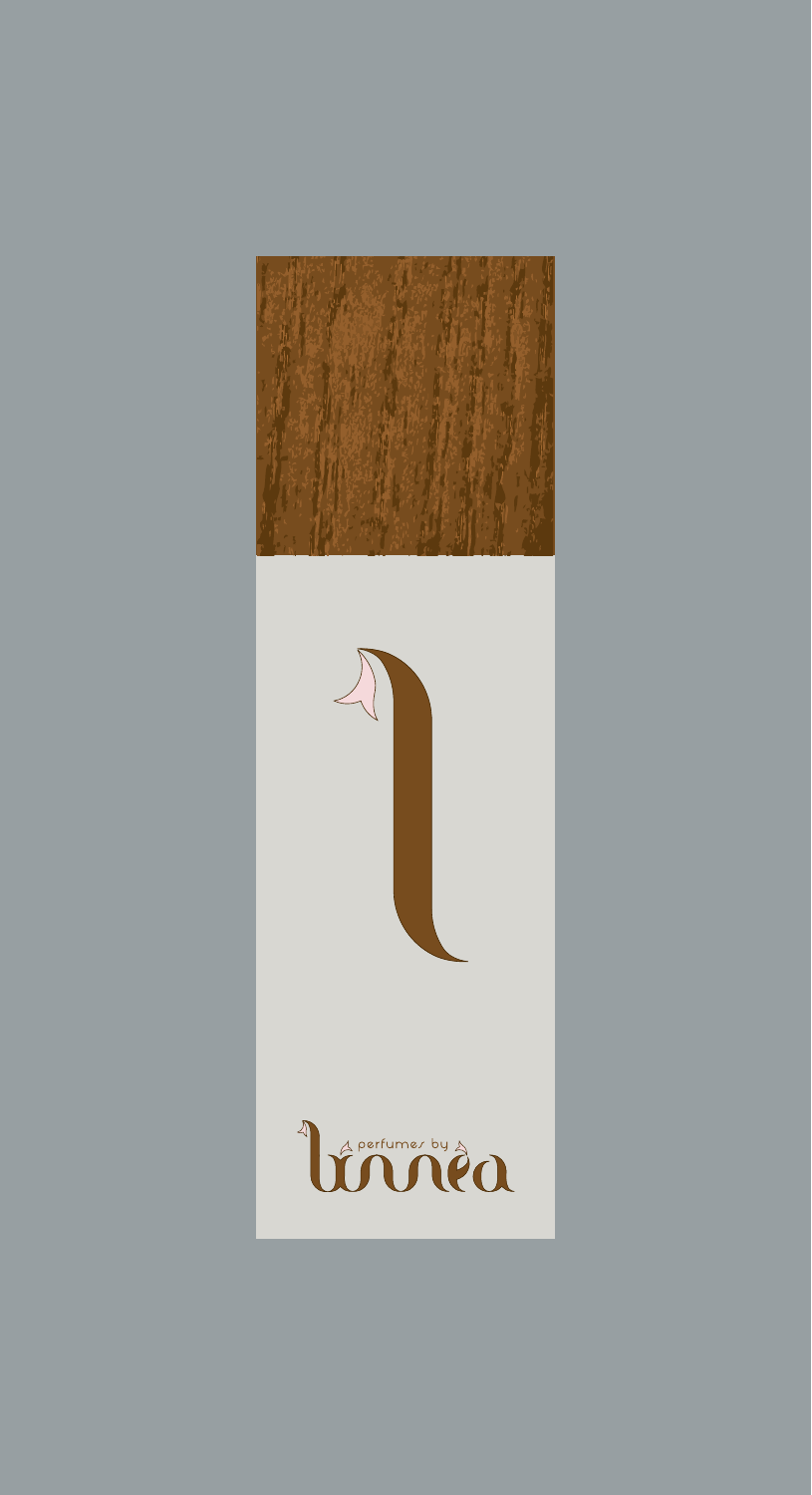exotic pretty balance<u>d</u> calm peaceful *r*exy mature confidence attractive maxculine athletic direct invigated positive sporty luxurious inviting tempting captivating glamorous magical de partie luxuriour inviting tempting coptivating<br>Glancom and Contraction of the south of the south of the south of the south of the south of the south of the s<br>List of the south of the south of the south of the south of the south o mature confident attractive maxculine ath etic relaxed invigorated positive sporty mature confident attract marculine<br>ath etic and at moritor and the sporty<br>happy playful beautiful sweet joyful luxurious inviting tempting captivating The Mathematical Colindation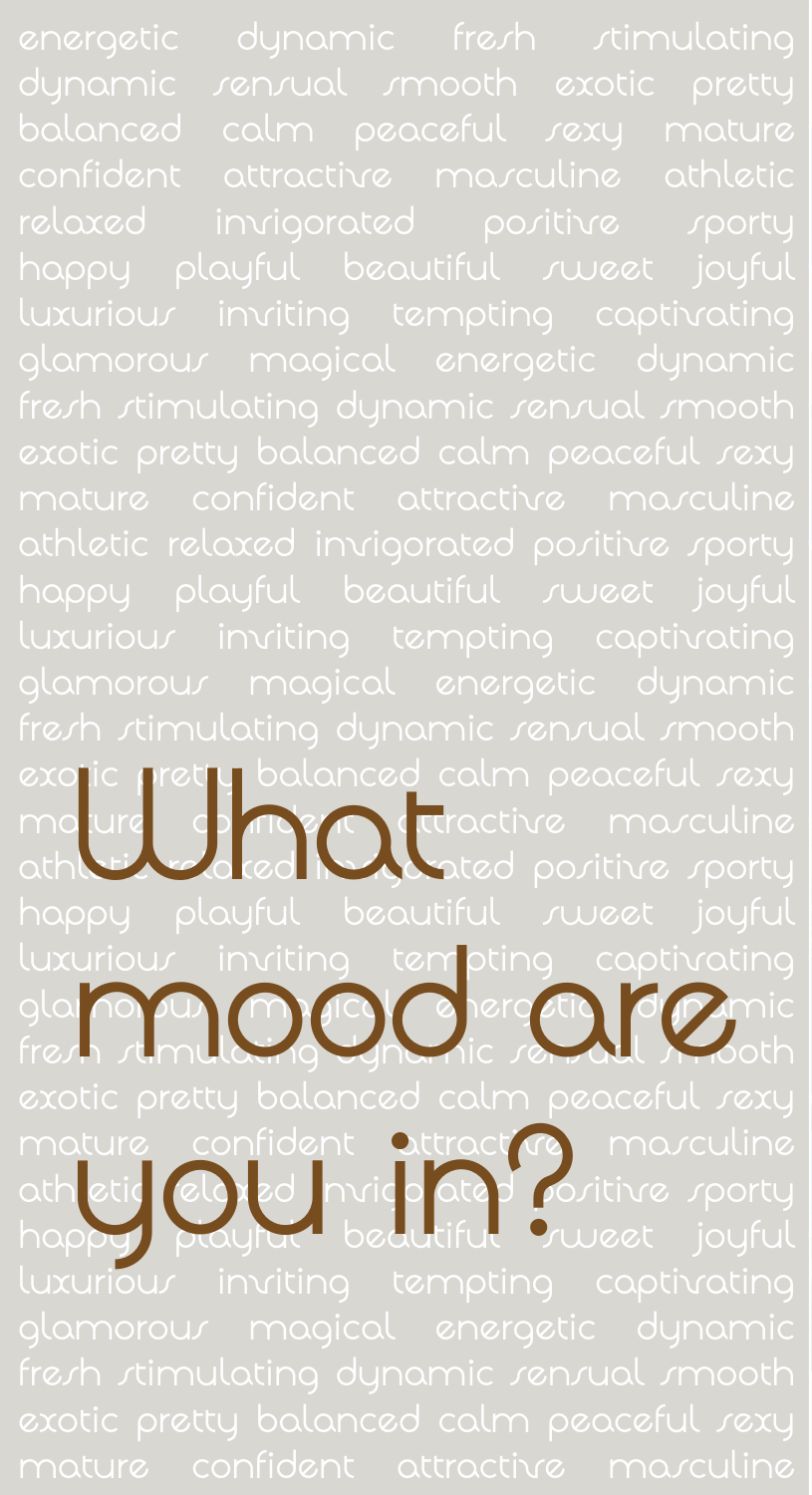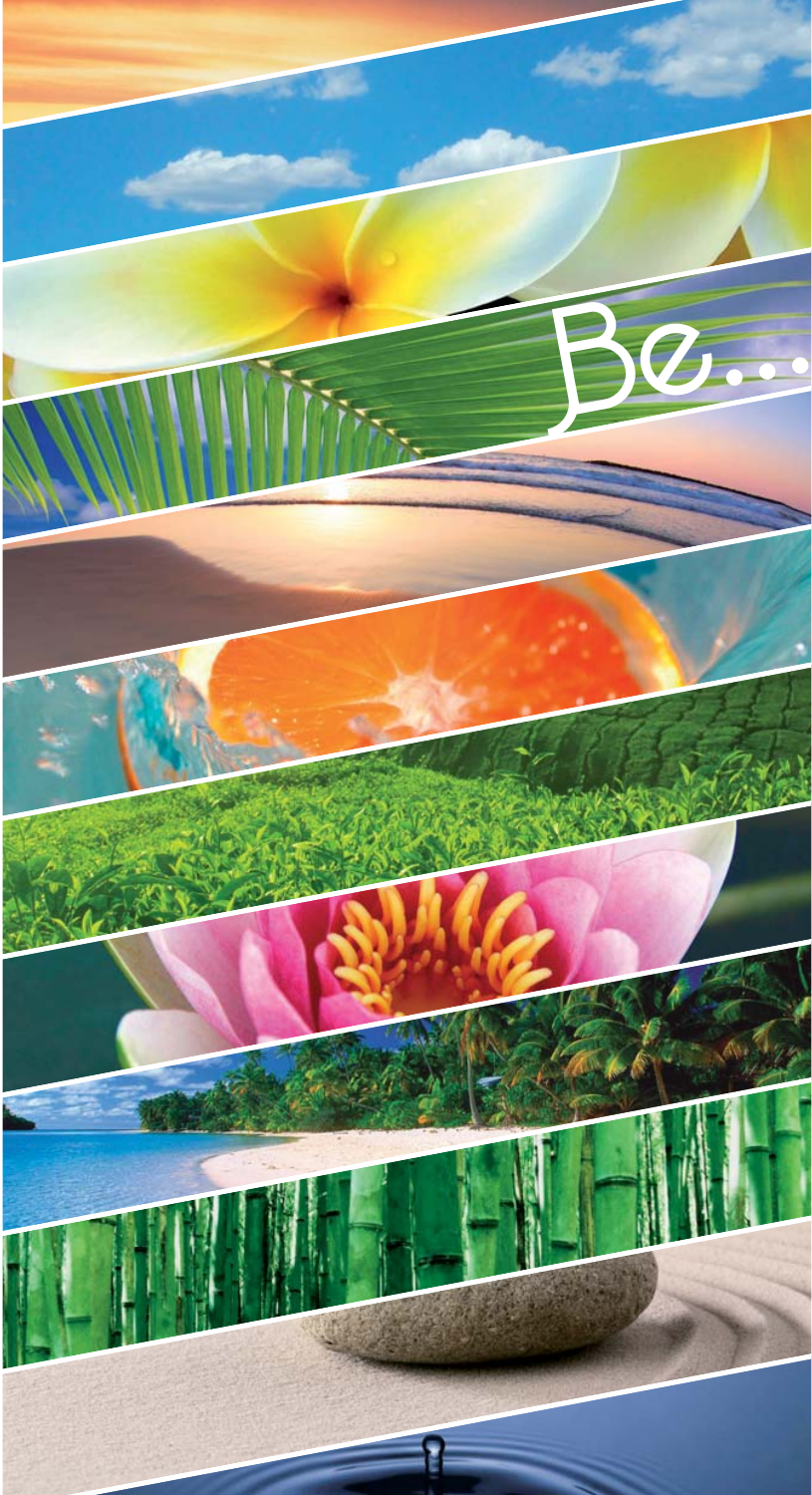

What mood are you in? Who do you want to be?

Whether you want to feel dynamic, sexy, smooth, attractive or fresh, Perfumes by Linnea offers you a variety of fragrances to balance your inner strength and adapts to your mood instantly.

### **Premier Line**

The PREMIER line offers a variety of fragrances created from high-quality raw materials, enhancing your everyday life with sensuous aromas. These perfumes make you feel special and satisfy the most demanding client.

# **Exclusive Line**

The perfumes from the EXCLUSIVE line are developed upon request with more costly products, due to the higher percentage of natural ingredients and complex formulas. A small selection of fragrances are available and catered for those who wish to wear an exceptional and distinguished perfume.

## **Tailor Made Line**

The TAILOR-MADE line is designed for connoisseur's who are looking for a rare experience. One single formula is developed and kept only for that client. Make your dream come true and have a perfume designed only for you with a particular scent, which reflects your personality and taste; "a unique fragrance for a unique person". This individual perfume can also be made to celebrate unforgettable events such as birthdays, christenings, engagements or weddings.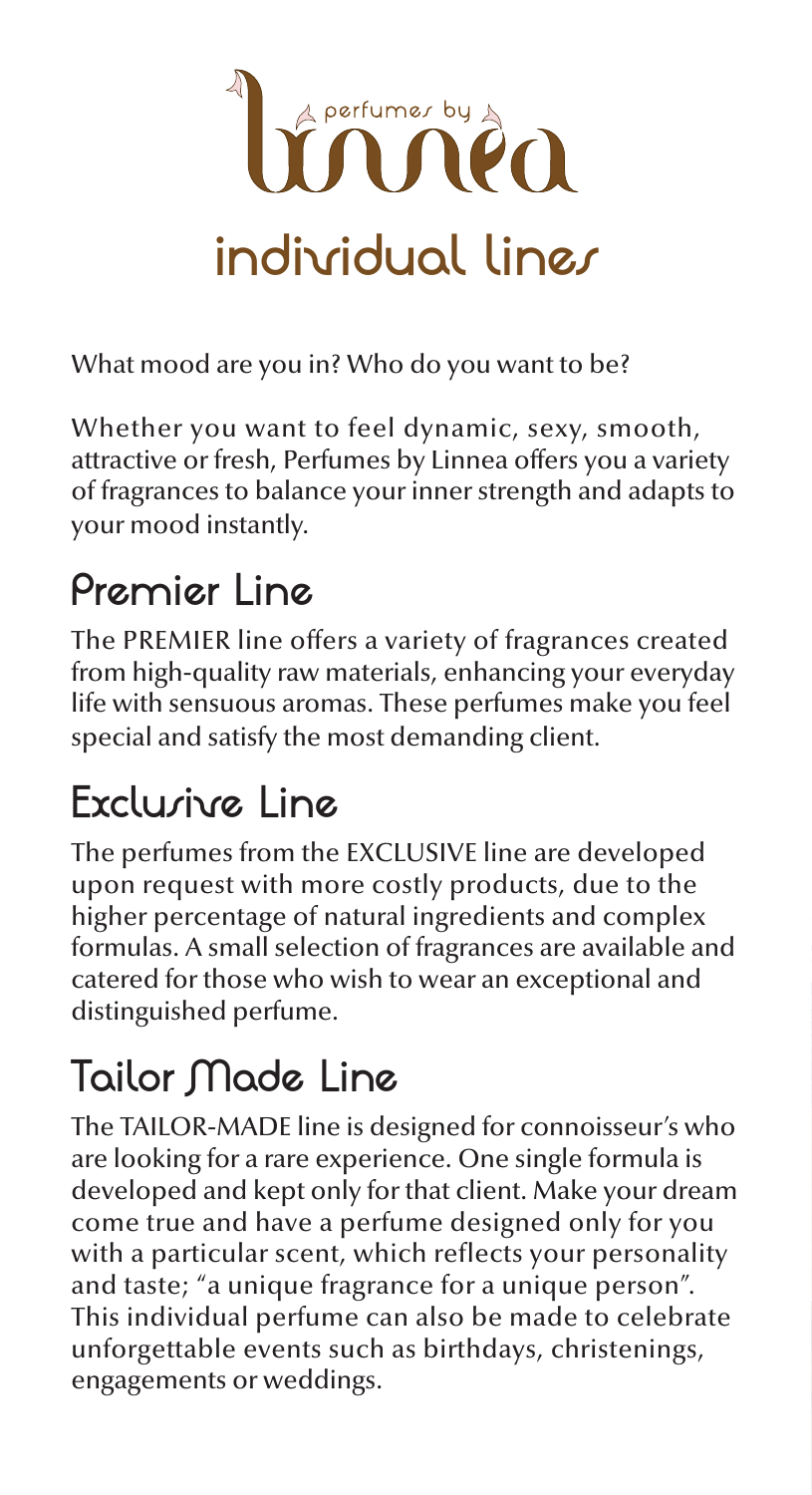

The CORPORATE LINE is meant for hotels, spas, yachts, associations and companies who are looking to enhance their brand identity by adding a new dimension to their concept and image through a custom made fragrance.

Be avant-garde and have your own fragrance designed to imprint your premises, special events and atmosphere with your specific unique scent.

This can be the starting point of a full range of products, specially designed to fit the taste and expectations of your clients.

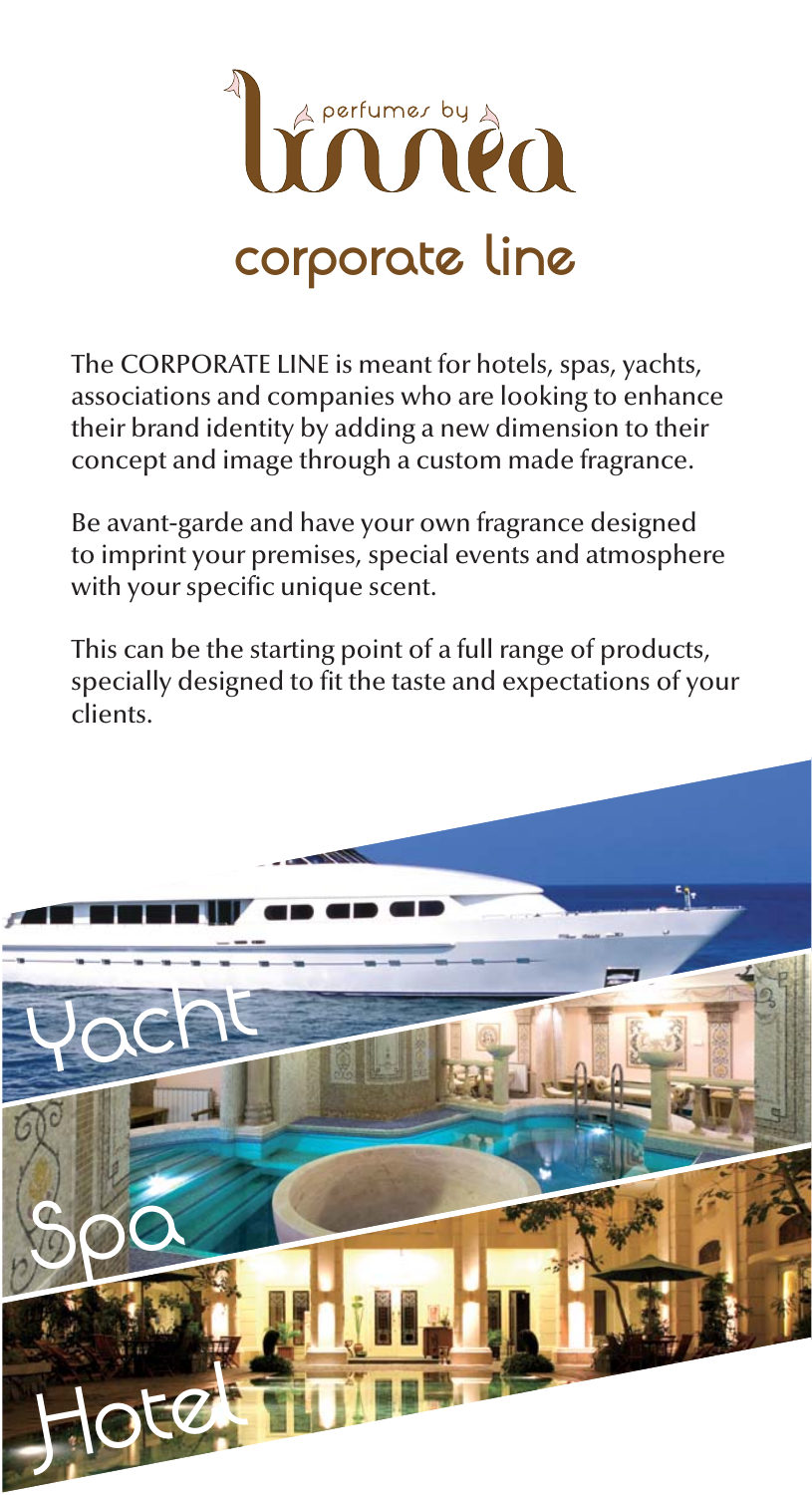

#### joyfu**BE Fresh**s inviting tempting captivating glamorous Be Fresh

renrum an energizing composition for women ald peaceful peaceful relaxed men. This scent is fresh, uplifting ty glam of citrus fruits and its cocktail of spices. **Doing** the stimulating with a single stimulation of  $\frac{1}{2}$  $p$ eace **A** minty and fruity accord enhances the  $\alpha$ th and  $\alpha$  at beautiful sweet joyful luxurious inviting tempting cap fragrance. A woody and musky base lifts stimulating dynamic sensual smooth exotic pretty balance pretty balance  $\mathbb{R}$ maxilong lasting effect on the skin. ed invigord the state brity and stimulating with its high proportion slightly green aromatic character of this



### temp**Be Tranquil**lting glamorou*r* magical energetic dyn

pretty bensual and calming fragrance. This  $\infty$ sport scent gives a sensation of peace and  $\cup \circ \blacksquare$  invariant  $\blacksquare$  invariant  $\blacksquare$ dynamic fresh stating out fresh with  $\alpha$  and  $\alpha$  and  $\alpha$  and  $\alpha$  and  $\alpha$  and aquatic notes developing attracinto green tea, the heart of this fragrance, and the state of the positive inviting tempting captivating glamorous magical energe with a combination of soft white flowers exotic woods and musks kiss the composition and mature and conpositivand shroud the skin for a sensuous effect.  $\delta$  and  $\mu$  and  $\mu$  luxum  $\mu$ tranquillity. Starting out fresh with and Bulgarian rose. In the end, precious

### enerc**Be Smooth**ic fre*r*h *r*timulating dynamic *r*en*r*ual *r*n

confident attractive masculine athletic relaxed in a portal property of  $\sim$  $\frac{1}{2}$  luxurinature, confident and charming man.  $\frac{1}{2}$  and  $\frac{1}{2}$   $\frac{1}{2}$   $\frac{1}{2}$   $\frac{1}{2}$   $\frac{1}{2}$   $\frac{1}{2}$   $\frac{1}{2}$   $\frac{1}{2}$   $\frac{1}{2}$   $\frac{1}{2}$   $\frac{1}{2}$   $\frac{1}{2}$   $\frac{1}{2}$   $\frac{1}{2}$   $\frac{1}{2}$   $\frac{1$  $\mathcal{S}$  mooth is scent gives a sensual and comforting  $\|\cdot\|$  and  $\|\cdot\|$  and  $\|\cdot\|$  and  $\|\cdot\|$  $\frac{1}{2}$  invited positive sports into the smooth spicy heart. magi**Generous proportions of sandalwood** at the stimulations of designations of sandalwood  $\sim$  and cedarwood with additions of  $\sim$   $\frac{R_{\text{max}}}{\frac{R_{\text{max}}}{\frac{R_{\text{max}}}{\frac{R_{\text{max}}}{\frac{R_{\text{max}}}{\frac{R_{\text{max}}}{\frac{R_{\text{max}}}{\frac{R_{\text{max}}}{\frac{R_{\text{max}}}{\frac{R_{\text{max}}}{\frac{R_{\text{max}}}{\frac{R_{\text{max}}}{\frac{R_{\text{max}}}{\frac{R_{\text{max}}}{\frac{R_{\text{max}}}{\frac{R_{\text{max}}}{\frac$ joyful attractive and appealing of tempting  $c$  and  $\overline{a}$  and  $\overline{a}$  for our feeling. The fresh top evolves into and cedarwood with additions of

### renre**Be Tropical** exotic pretty balanced calm peacefu

relaxed invitorated positive sporty happy playful beaut<br>A delicious and attractive fragrance for a glamorous and attactive nagrance for a<br>young woman. Be tropical gives a delicate peace aroma of the frangipani flower that subtly lotter that  $\mathbb{R}$ beautiful sweet joyful luxurious inviting tempting cap the skin. The fruity character of the exotic Atimulation stimulation of the citrus top is softened and model and the strategy of the balance of the balance  $\sim$  calmed with sweet Indian sandalwood tempting final trail wating glamorous magical energy dyn wraps the aura and sensuality dances on and spirituous vanilla that warm the fresh and floral trail.





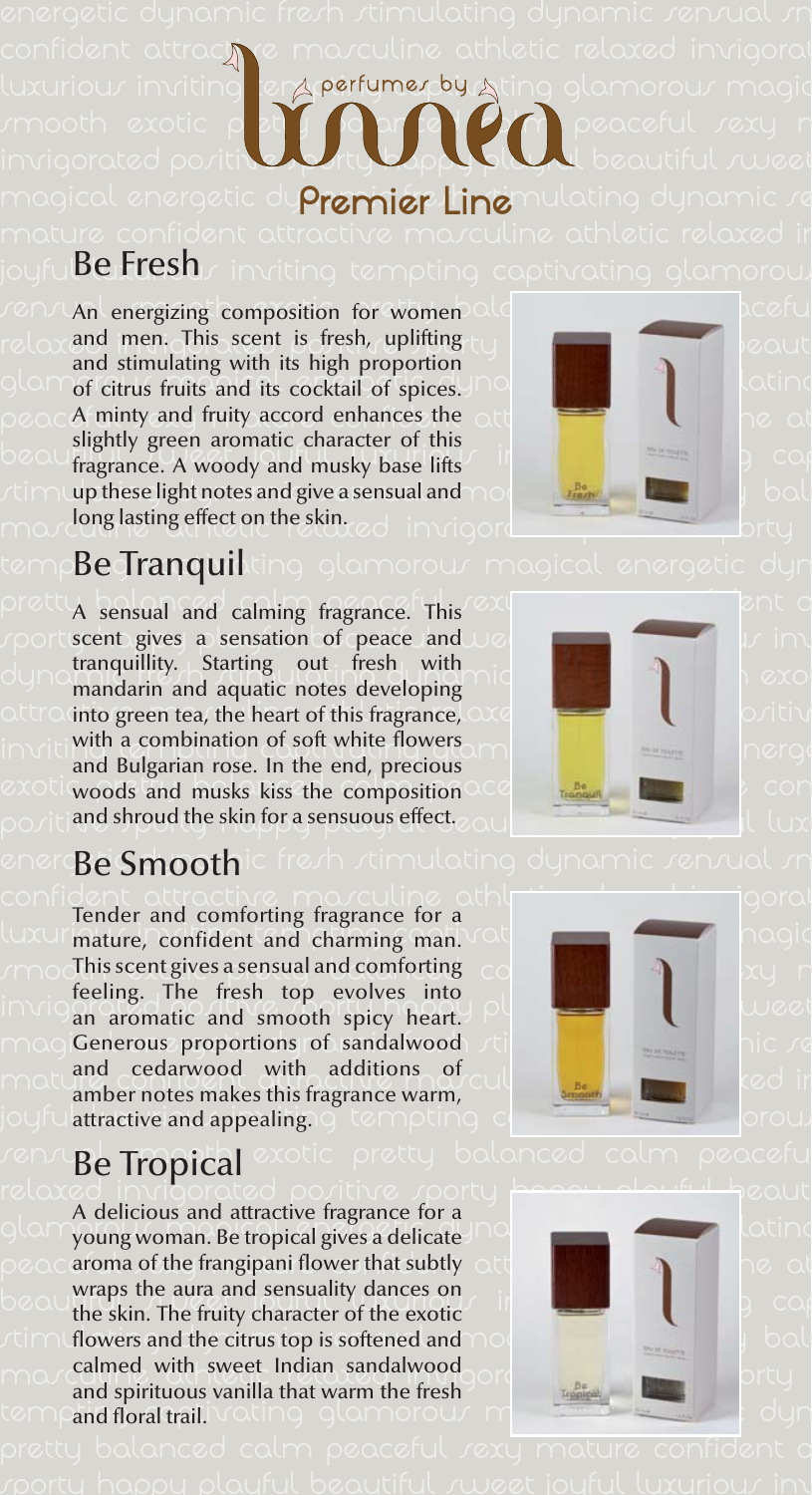

ted pozitive zpo**rny h**appy playful beautiful zweet joyful: cal energetic dyna mi**g perfumer by** Isting dynamic *r*en*r*ual: nature confident at  $\alpha$  of  $\gamma$   $\gamma$  athletic relaxed

t joyful luxuriour **invitition to pull the contraction** glamorous

#### fident attractive ma/culine athletic relaxed invigorated uriou.**About Linnea**sting captivating glamorou*r* magical

mooth The love for scents and taste, made her embrace a career oture  $\text{col}$  pin the wine business, which later took her into the world of  $\cup$  full  $_{\odot}$ l en**perfume. After finishing her studies in Grasse and becoming**  $_{\prime}$ u $_{\odot}$ l  $_{\cap$ otulia perfumer, she set up her company in Monaco with the aim $_{\bigcirc \times \otimes \bigcirc}$  $\frac{10 \text{ V}}{\text{has her office in central Monaco, which you can visit by } \frac{100 \text{ V}}{\text{has her office in central Monaco, which you can visit } \frac{100 \text{ V}}{\text{has been been used.}}$ anzuc<mark>appointment only.</mark>c pretty balanced calm peaceful zexy to create exceptional perfumes in limited quantities. Linnea

#### r ma**Universe of Linnea**mic fre*r*h *r*timulating dynamic

l sexy mature confident attractive masculine athletic Linnea's perfume collection consists of exceptional products iful sume as periume concertori consists or exceptional products. adyn**she develops perfumes for clients looking for something alm**  ${\sf h}$ leti truly personal. Custom-made perfumes with the motto: ${\sf u}$ ful  $_{\circ}$ tiv $_{\odot}$  ('Less is more''. Passionate about natural and rare ingredients,  $_{\rm f\circ\circ}$  / $_{\cap}$  $\alpha \sim 2$  calmed servers the best possible quality and then elaborates  $\alpha$  fragrances with aromas that are long lasting. Depending on happy magnetics with aromas that are long hading. Beperhaling on invitation of the system of the system of the system of the system of the system of the system of the system of the system of the system of the system of the amic your scent for your spa, hotel, yacht or for yourself. mooth exotic Linnea selects the best possible quality and then elaborates